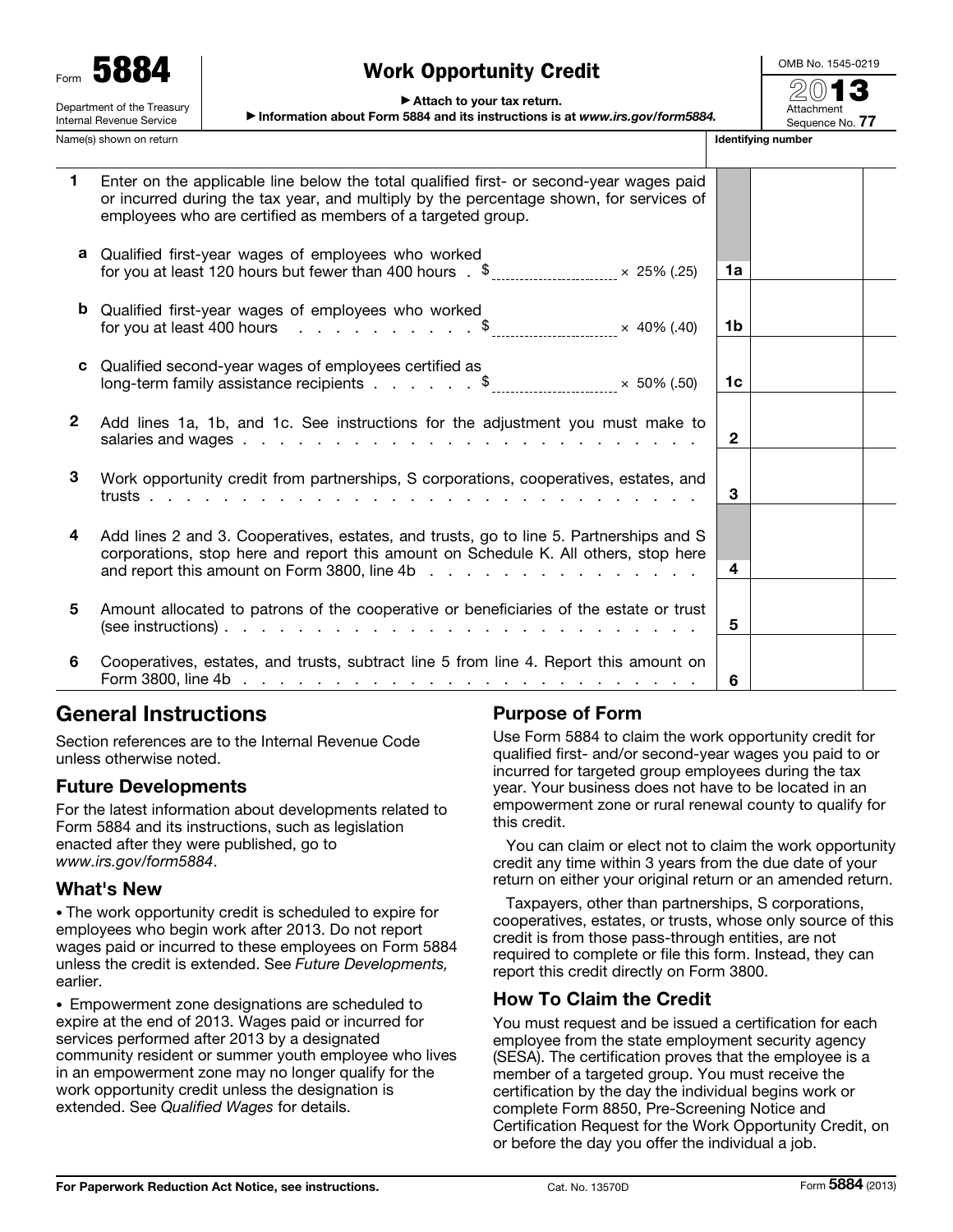If you complete Form 8850, it generally must be signed by you and the individual and submitted to the SESA by the 28th calendar day after the individual begins work. If the SESA denies the request, it will provide a written explanation of the reason for denial. If a certification is revoked because it was based on false information provided by the worker, wages paid or incurred after the date you receive the notice of revocation do not qualify for the credit.

Targeted group employee. An employee is a member of a targeted group if he or she is a:

- Long-term family assistance recipient,
- Qualified recipient of Temporary Assistance for Needy Families (TANF),
- Qualified veteran,
- Qualified ex-felon,
- Designated community resident,
- Vocational rehabilitation referral,
- Summer youth employee,

• Supplemental Nutrition Assistance Program (SNAP) benefits (food stamps) recipient, or

• SSI recipient.

See the Instructions for Form 8850 and section 51(d) for details and restrictions.

## Qualified Wages

Wages qualifying for the credit generally have the same meaning as wages subject to the Federal Unemployment Tax Act (FUTA). If the work performed by any employee during more than half of any pay period qualifies under FUTA as agricultural labor, that employee's wages subject to social security and Medicare taxes are qualified wages. For a special rule that applies to railroad employees, see section 51(h)(1)(B). Qualified wages for any employee must be reduced by the amount of any work supplementation payments you received under the Social Security Act for the employee.

The amount of qualified wages for any employee is zero if:

• The employee did not work for you for at least 120 hours,

- The employee worked for you previously,
- The employee is your dependent,
- The employee is related to you (see section 51(i)(1)), or

• 50% or less of the wages the employee received from you were for working in your trade or business.

#### Qualified wages do not include:

• Wages paid to or incurred for any employee during any period for which you received payment for the employee from a federally funded on-the-job training program;

• Wages paid to or incurred for a summer youth employee for services performed while the employee lived outside an empowerment zone;

• Wages paid to or incurred for a designated community resident for services performed while the employee lived outside an empowerment zone or rural renewal county;

• Wages paid to or incurred for services performed by a summer youth employee before or after any 90-day period between May 1 and September 15; and

• Wages for services of replacement workers during a strike or lockout.

## Member of Controlled Group or Business Under Common Control

For purposes of figuring the credit, all members of a controlled group of corporations (as defined in section 52(a)) and all members of a group of businesses under common control (as defined in section 52(b)), are treated as a single taxpayer. As a member, compute your credit based on your proportionate share of qualified wages giving rise to the group's work opportunity credit. Enter your share of the credit on line 2. Attach a statement showing how your share of the credit was figured, and enter "See attached" next to the entry space for line 2.

# Specific Instructions

# Current Year Credit

## Lines 1a, 1b, and 1c

Enter on the applicable line and multiply by the percentage shown the total qualified first- or second-year wages paid to or incurred for employees who are members of a targeted group. Qualified first-year wages are qualified wages you paid to or incurred for work performed during the 1-year period beginning on the date the individual begins work for you. Qualified second-year wages are qualified wages you paid to or incurred for certified long-term family assistance recipients for work performed during the 1-year period beginning on the day after the last day of the 1-year wage period.

The amount of qualified first-year wages and the amount of qualified second-year wages that may be taken into account for any employee certified as a long-term family assistance recipient is limited to \$10,000 per year.

The amount of qualified first-year wages that may be taken into account for an employee certified as a qualified veteran is limited to the following amounts.

• \$6,000 for a qualified veteran certified as being either (a) a member of a family receiving SNAP assistance (food stamps) for at least a 3-month period during the 15-month period ending on the hiring date, or (b) unemployed for a period or periods totaling at least 4 weeks (whether or not consecutive) but less than 6 months in the 1-year period ending on the hiring date.

• \$12,000 for a qualified veteran certified as being entitled to compensation for a service-connected disability and hired not more than 1 year after being discharged or released from active duty in the U.S. Armed Forces.

• \$14,000 for a qualified veteran certified as being unemployed for a period or periods totaling at least 6 months (whether or not consecutive) in the 1-year period ending on the hiring date.